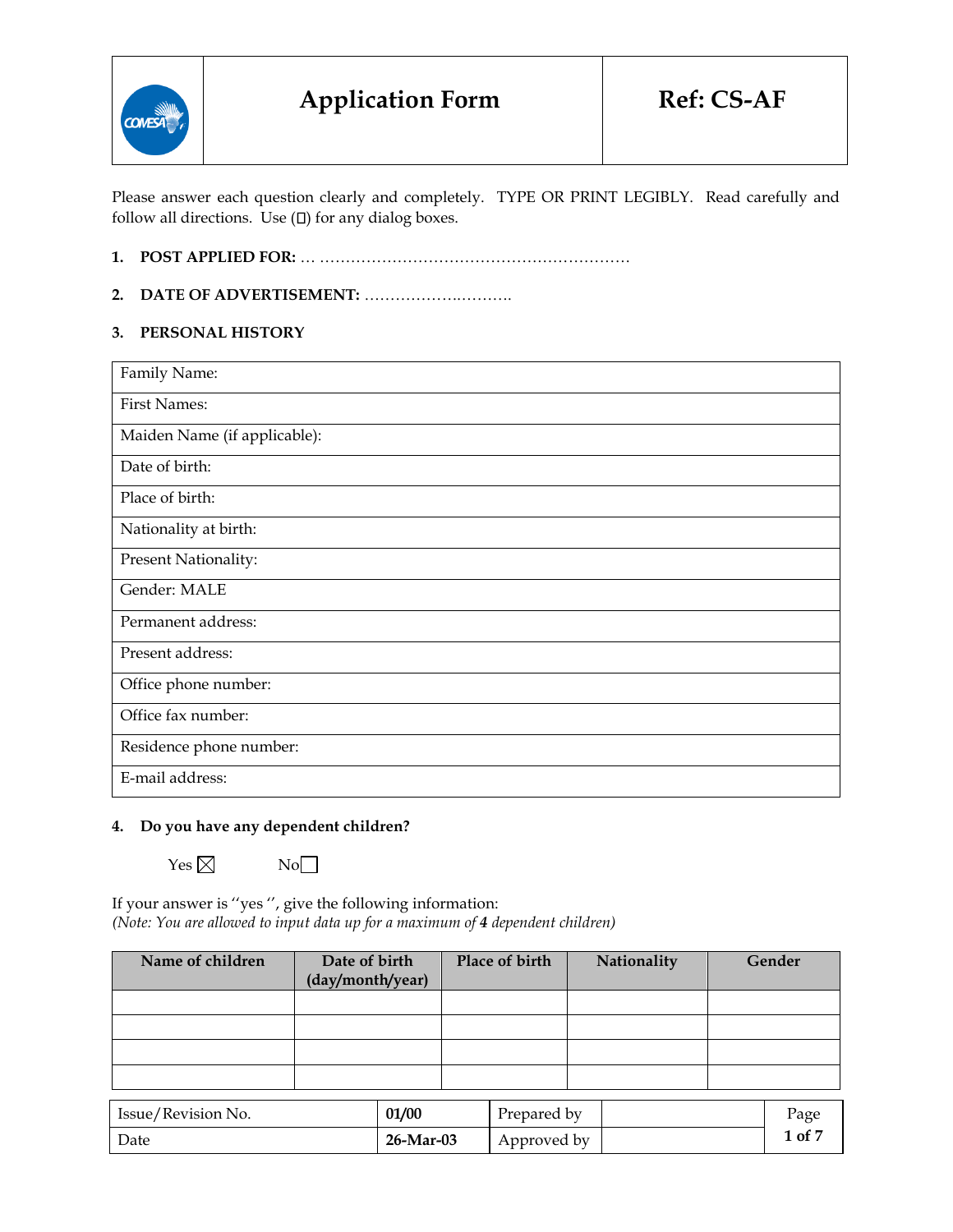

## **5. QUALIFICATIONS:**

**EDUCATION,** Give full details- N.B Please give exact titles of degrees in original language. Please do not translate or equate to other degrees.

| A. UNIVERSITY OR EQUIVALENT |                                |                                                                        |                      |  |  |
|-----------------------------|--------------------------------|------------------------------------------------------------------------|----------------------|--|--|
| Name, Place and<br>Country  | Attended from/to<br>Month/Year | Post Degrees, Degrees and<br>academic;<br><b>Distinctions Obtained</b> | Main course of study |  |  |
|                             |                                |                                                                        |                      |  |  |

| <b>B. SCHOOLS OR OTHER FORMAL TRAINING</b> |                                |                              |  |  |  |
|--------------------------------------------|--------------------------------|------------------------------|--|--|--|
| Name, Place and Country                    | Attended from/to<br>Month/Year | <b>Certificates Obtained</b> |  |  |  |
|                                            |                                |                              |  |  |  |
|                                            |                                |                              |  |  |  |
|                                            |                                |                              |  |  |  |
|                                            |                                |                              |  |  |  |
|                                            |                                |                              |  |  |  |
|                                            |                                |                              |  |  |  |
|                                            |                                |                              |  |  |  |

**6. List any significant publications or papers you have written and which might be of relevance to the post being applied for.**

**\_\_\_\_\_\_\_\_\_\_\_\_\_\_\_\_\_\_\_\_\_\_\_\_\_\_\_\_\_\_\_\_\_\_\_\_\_\_\_\_\_\_\_\_\_\_\_\_\_\_\_\_\_\_\_\_\_\_\_\_\_\_\_\_\_\_\_\_\_\_\_\_\_\_\_\_\_\_\_\_\_\_\_\_\_\_\_\_\_\_ \_\_\_\_\_\_\_\_\_\_\_\_\_\_\_\_\_\_\_\_\_\_\_\_\_\_\_\_\_\_\_\_\_\_\_\_\_\_\_\_\_\_\_\_\_\_\_\_\_\_\_\_\_\_\_\_\_\_\_\_\_\_\_\_\_\_\_\_\_\_\_\_\_\_\_\_\_\_\_\_\_\_\_\_\_\_\_\_\_\_ \_\_\_\_\_\_\_\_\_\_\_\_\_\_\_\_\_\_\_\_\_\_\_\_\_\_\_\_\_\_\_\_\_\_\_\_\_\_\_\_\_\_\_\_\_\_\_\_\_\_\_\_\_\_\_\_\_\_\_\_\_\_\_\_\_\_\_\_\_\_\_\_\_\_\_\_\_\_\_\_\_\_\_\_\_\_\_\_\_\_ \_\_\_\_\_\_\_\_\_\_\_\_\_\_\_\_\_\_\_\_\_\_\_\_\_\_\_\_\_\_\_\_\_\_\_\_\_\_\_\_\_\_\_\_\_\_\_\_\_\_\_\_\_\_\_\_\_\_\_\_\_\_\_\_\_\_\_\_\_\_\_\_\_\_\_\_\_\_\_\_\_\_\_\_\_\_\_\_\_\_**

#### **7. EMPLOYMENT RECORD**

**Please fill in details of your employment record below in chronological order, starting with your current or latest position first. Use a separate block for each post.**

| Issue/Revision No. | 01/00        | Prepared by | Page   |
|--------------------|--------------|-------------|--------|
| Date               | $26$ -Mar-03 | Approved by | 2 of 7 |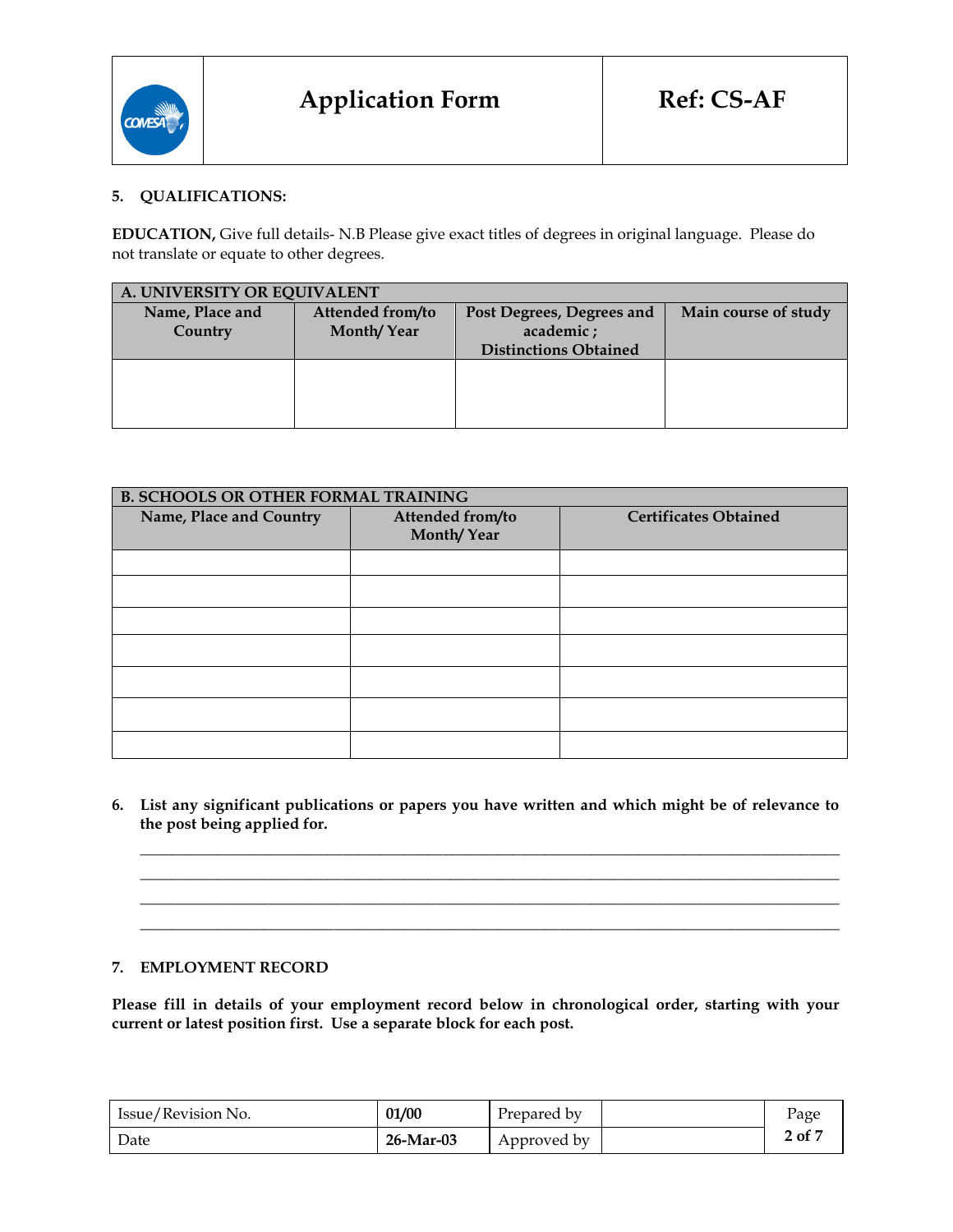

# **A. Present Post (Last Post, if not presently in employment)**

| <b>Exact Title Of</b>       | Name Of Employer                                    | From       | To         |  |  |  |  |
|-----------------------------|-----------------------------------------------------|------------|------------|--|--|--|--|
| Post                        |                                                     | Month/Year | Month/Year |  |  |  |  |
|                             |                                                     |            |            |  |  |  |  |
|                             |                                                     |            |            |  |  |  |  |
|                             |                                                     |            |            |  |  |  |  |
| <b>Address Of Employer:</b> |                                                     |            |            |  |  |  |  |
| Type Of Organisation        |                                                     |            |            |  |  |  |  |
|                             | No. Of Superiors To Whom You Report:                |            |            |  |  |  |  |
|                             |                                                     |            |            |  |  |  |  |
|                             | No. And Categories Of Employees Supervised By You : |            |            |  |  |  |  |
|                             |                                                     |            |            |  |  |  |  |
|                             | <b>Description Of Duties:</b>                       |            |            |  |  |  |  |
|                             |                                                     |            |            |  |  |  |  |
| Any Job Problems:           |                                                     |            |            |  |  |  |  |
|                             |                                                     |            |            |  |  |  |  |
| How You Are Handling Them:  |                                                     |            |            |  |  |  |  |
|                             |                                                     |            |            |  |  |  |  |
|                             |                                                     |            |            |  |  |  |  |

| Issue/Revision No. | 01/00        | Prepared by | Page   |
|--------------------|--------------|-------------|--------|
| Date               | $26$ -Mar-03 | Approved by | 3 of 7 |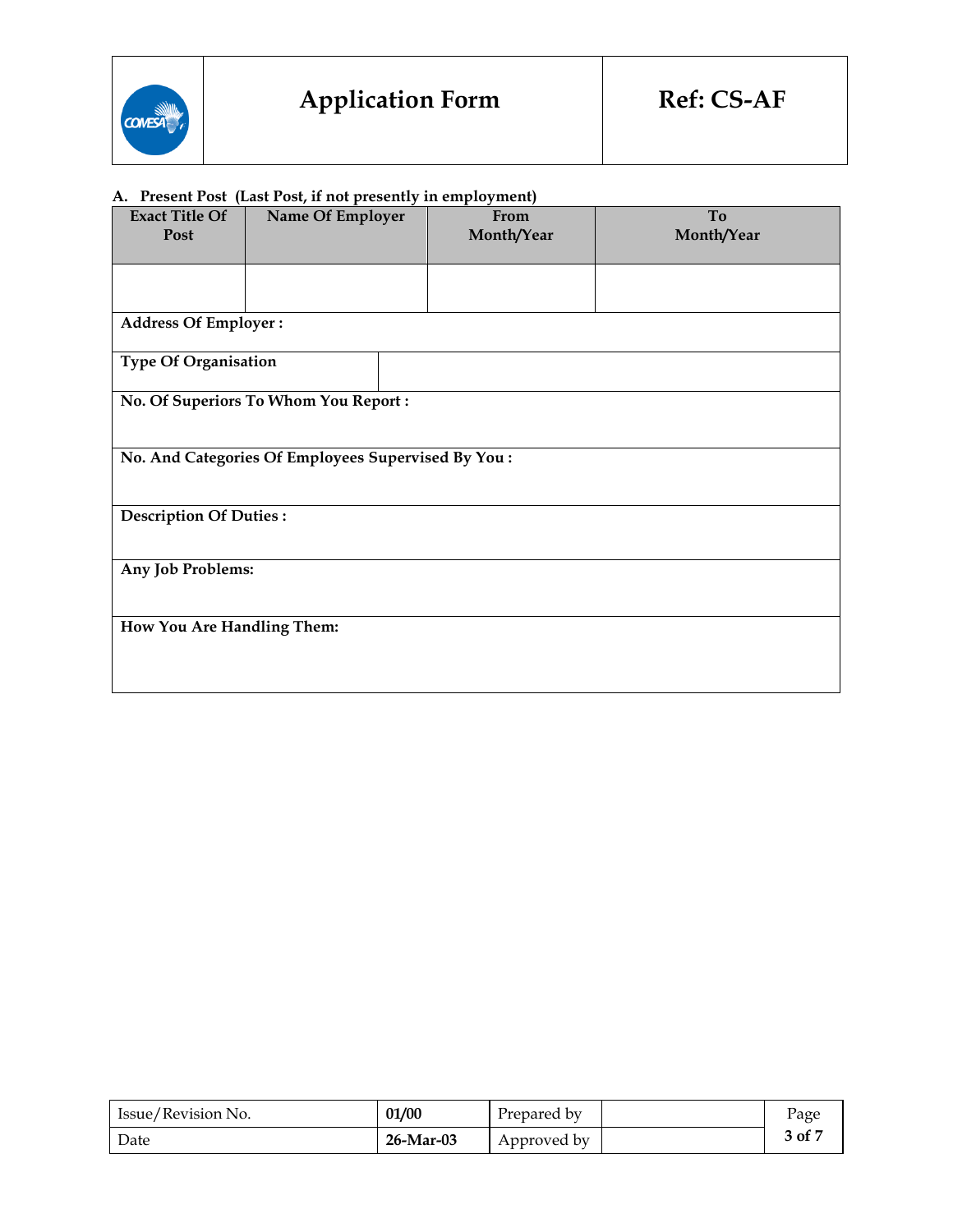

### **B. Previous Post**

| <b>Exact Title Of Post</b>                   | Name Of  | From                | To         |
|----------------------------------------------|----------|---------------------|------------|
|                                              | Employer | Month/Year          | Month/Year |
|                                              |          |                     |            |
| <b>Address Of Employer:</b>                  |          |                     |            |
| <b>Type Of Organisation:</b>                 |          | Name Of Supervisor: |            |
|                                              |          |                     |            |
|                                              |          |                     |            |
|                                              |          |                     |            |
| No And Kind Of Employees Supervised By You : |          |                     |            |
| <b>Salary Obtained:</b>                      |          |                     |            |
| <b>Reason Of Leaving:</b>                    |          |                     |            |
| <b>Description Of Duties:</b>                |          |                     |            |

# **C. Previous Post**

| <b>Exact Title Of Post</b>                   | Name Of Employer | From               | <b>To</b>  |
|----------------------------------------------|------------------|--------------------|------------|
|                                              |                  | Month/Year         | Month/Year |
|                                              |                  |                    |            |
| <b>Address Of Employer:</b>                  |                  |                    |            |
|                                              |                  |                    |            |
|                                              |                  |                    |            |
| <b>Type Of Organisation:</b>                 |                  | Name Of Supervisor |            |
|                                              |                  |                    |            |
|                                              |                  |                    |            |
|                                              |                  |                    |            |
| No And Kind Of Employees Supervised By You : |                  |                    |            |
| <b>Reason Of Leaving:</b>                    |                  |                    |            |
|                                              |                  |                    |            |
|                                              |                  |                    |            |
| <b>Description Of Duties:</b>                |                  |                    |            |
|                                              |                  |                    |            |
|                                              |                  |                    |            |

#### **D. Previous Post**

| <b>Exact Title Of Post</b>   | Name Of Employer | From<br>Month/Year | T <sub>0</sub><br>Month/Year |
|------------------------------|------------------|--------------------|------------------------------|
|                              |                  |                    |                              |
| <b>Address Of Employer:</b>  |                  |                    |                              |
| <b>Type of Organisation:</b> |                  | Name Of Supervisor |                              |

| Issue/Revision No. | 01/00     | Prepared by | Page   |
|--------------------|-----------|-------------|--------|
| Date               | 26-Mar-03 | Approved by | 4 of 7 |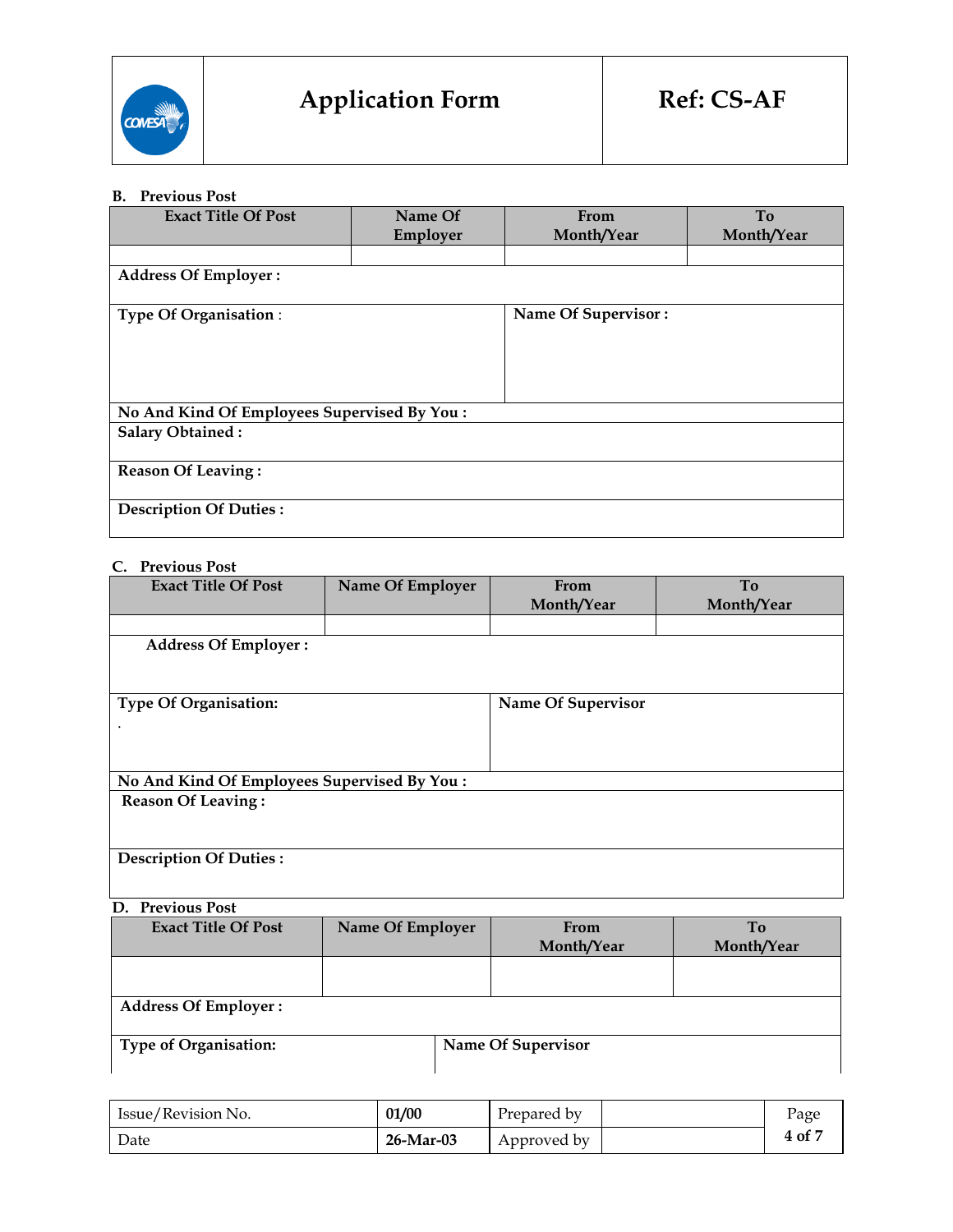

| No And Kind Of Employees Supervised By You: |
|---------------------------------------------|
|                                             |
|                                             |
| <b>Reason Of Leaving:</b>                   |
|                                             |
| <b>Description Of Duties:</b>               |
|                                             |
|                                             |
|                                             |

## **E. Previous Post**

| <b>Exact Title Of Post</b>    | Name Of Employer                             |  | From               | To         |  |  |  |
|-------------------------------|----------------------------------------------|--|--------------------|------------|--|--|--|
|                               |                                              |  | Month/Year         | Month/Year |  |  |  |
|                               |                                              |  |                    |            |  |  |  |
| <b>Address Of Employer:</b>   |                                              |  |                    |            |  |  |  |
|                               |                                              |  |                    |            |  |  |  |
|                               |                                              |  |                    |            |  |  |  |
| <b>Type Of Organisation:</b>  |                                              |  | Name Of Supervisor |            |  |  |  |
|                               |                                              |  |                    |            |  |  |  |
|                               |                                              |  |                    |            |  |  |  |
|                               | No And Kind Of Employees Supervised By You : |  |                    |            |  |  |  |
|                               |                                              |  |                    |            |  |  |  |
|                               |                                              |  |                    |            |  |  |  |
| <b>Reason Of Leaving:</b>     |                                              |  |                    |            |  |  |  |
| <b>Description Of Duties:</b> |                                              |  |                    |            |  |  |  |
|                               |                                              |  |                    |            |  |  |  |
|                               |                                              |  |                    |            |  |  |  |

#### **8. COMPUTER LITERACY**

| Word              | $\times$ Excellent    | <b>IGood</b> | Average |
|-------------------|-----------------------|--------------|---------|
| <b>Excel</b>      | $\times$ Excellent    | <b>IGood</b> | Average |
| E-mail            | $\boxtimes$ Excellent | <b>Good</b>  | Average |
| <b>PowerPoint</b> | $\boxtimes$ Excellent | <b>IGood</b> | Average |

## **9. LANGUAGE SKILLS**

| <b>ENGLISH</b> |           |      |       |  |
|----------------|-----------|------|-------|--|
| Spoken         | Excellent | Good | Basic |  |
| Read           | Excellent | Good | Basic |  |
| Written        | Excellent | Good | Basic |  |
| <b>FRENCH</b>  |           |      |       |  |
| Spoken         | Excellent | Good | Basic |  |
| Read           | Excellent | Good | Basic |  |
| Written        | Excellent | Good | Basic |  |

| Issue/Revision No. | 01/00     | Prepared by | Page   |
|--------------------|-----------|-------------|--------|
| Date               | 26-Mar-03 | Approved by | 5 of 7 |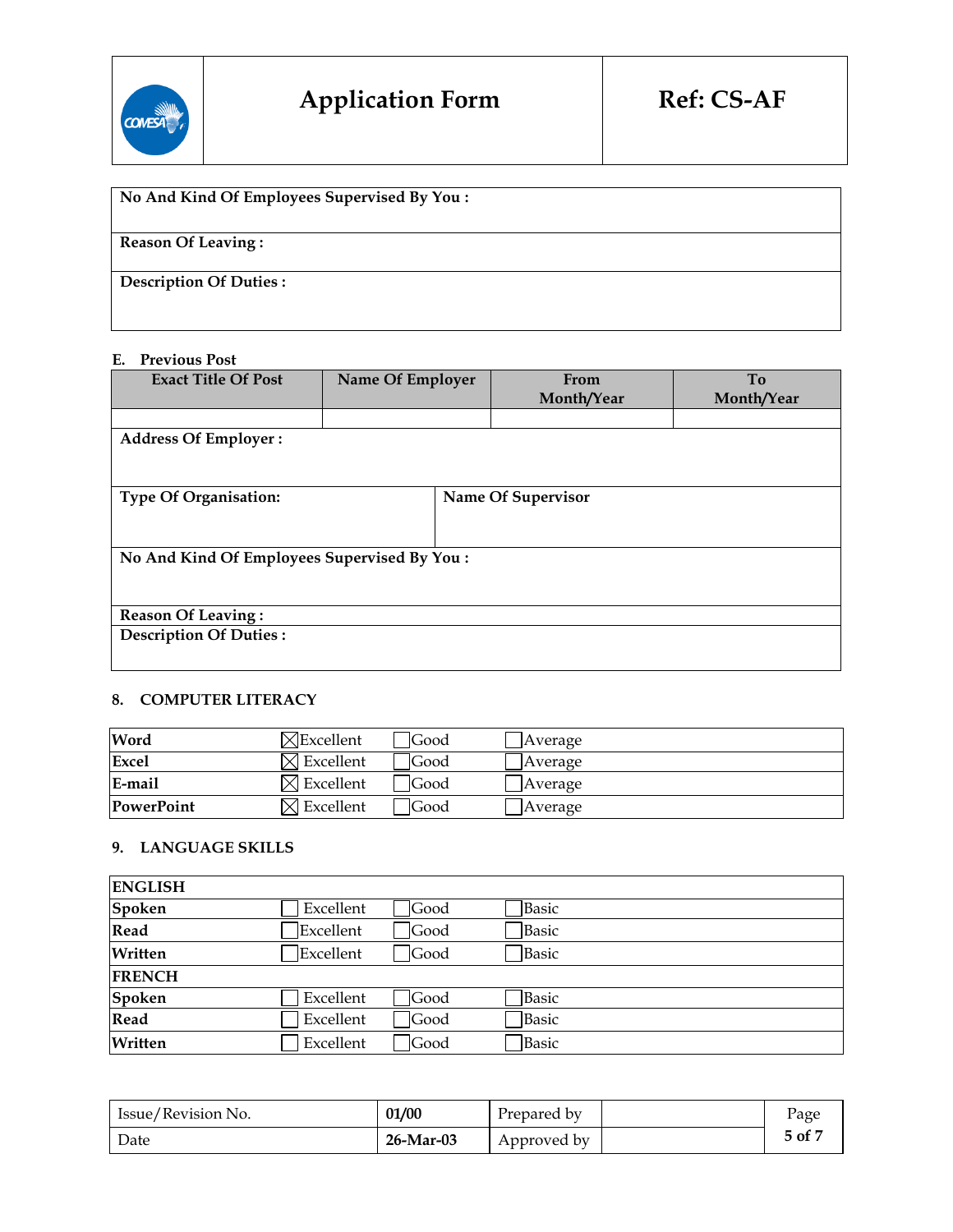

| <b>ARABIC</b> |           |             |              |  |
|---------------|-----------|-------------|--------------|--|
| Spoken        | Excellent | <b>Good</b> | <b>Basic</b> |  |
| Read          | Excellent | <b>Good</b> | <b>Basic</b> |  |
| Written       | Excellent | Good        | Basic        |  |

**Proficiency in other languages: Yes** No $\Box$ 

**Please specify language(s):**

**Please specify level of Proficiency:** 

- **10. When you look over your career, of the organisations you have so far worked for, which did you enjoy the most and why?**
- **11. What are your major skills and behavioural characteristics that can be assets to the post you have applied for?**
- **12. What are your expectations from the post you have applied for?**

| Issue/Revision No. | 01/00     | Prepared by | Page   |
|--------------------|-----------|-------------|--------|
| Date               | 26-Mar-03 | Approved by | 6 of 7 |